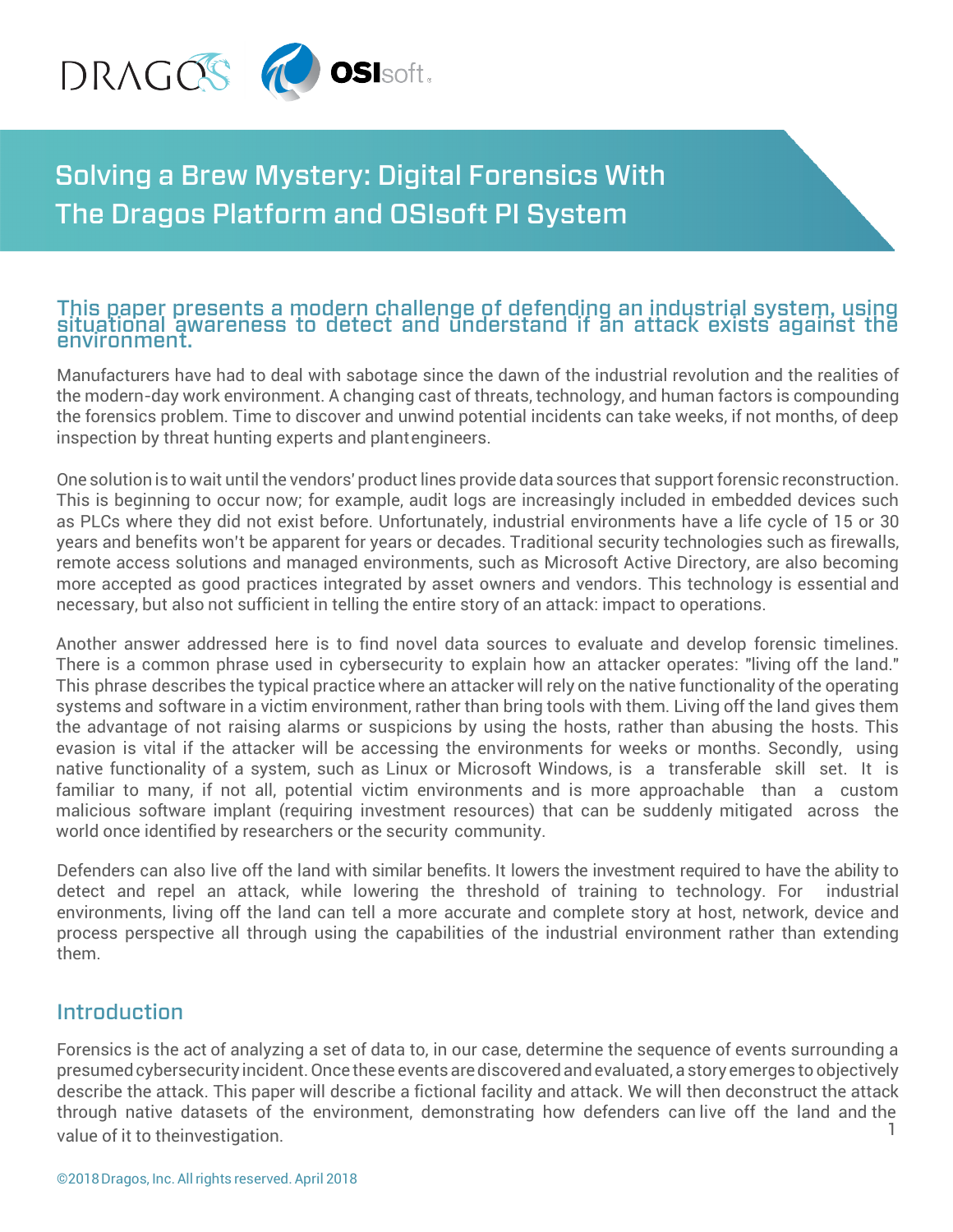

# The Case of the Inside Job

A fictitious brewing company "DBL HOP Brew Co." suspects foul play. The yield has fallen steadily over the last month, ever since a team member, Derrick, quit showing up for work without notice. Derrick was responsible for producing the brewery's core lineup of beers and worked the late-night shift. Derrick loved his beer and talking about the "dark web." The brewmaster, Avery, suspects tamperingwith the control system. Richard, their control engineer, has run numerous checks on the system–there is no evidence of tampering. Richard even upgraded the system to the latest version touting more security features. Still, Avery's years of experience tell her it must be some systemissue.



*Figure 1: DHBC's PI Vision HMI*

Greg, the owner of DHBC, spared no expense on his passion project;it is modern and highly automated. Process data from the brew system is collected and stored for analysis in the PI System by OSIsoft. This allows Avery and Richard to keep an eye on all process variables: volumes, masses, temperatures, times, etc. Event Frames have been created, as well, to help identify events like equipment startups and shutdowns, operator shifts, and product tracking batches. The system also has the Dragos Platform deployed for OT network security monitoring. This enables Avery and Richard to: **identify** all assets and communications in the brew system; **characterize** what those assets and protocols are; **detect threats in** the brew system using threat behavior analytics; **respond** to any potential cyber events using investigation playbooks; and **expedite recovery** so that the beer can keep flowing with an understanding of the root cause analysis of issues.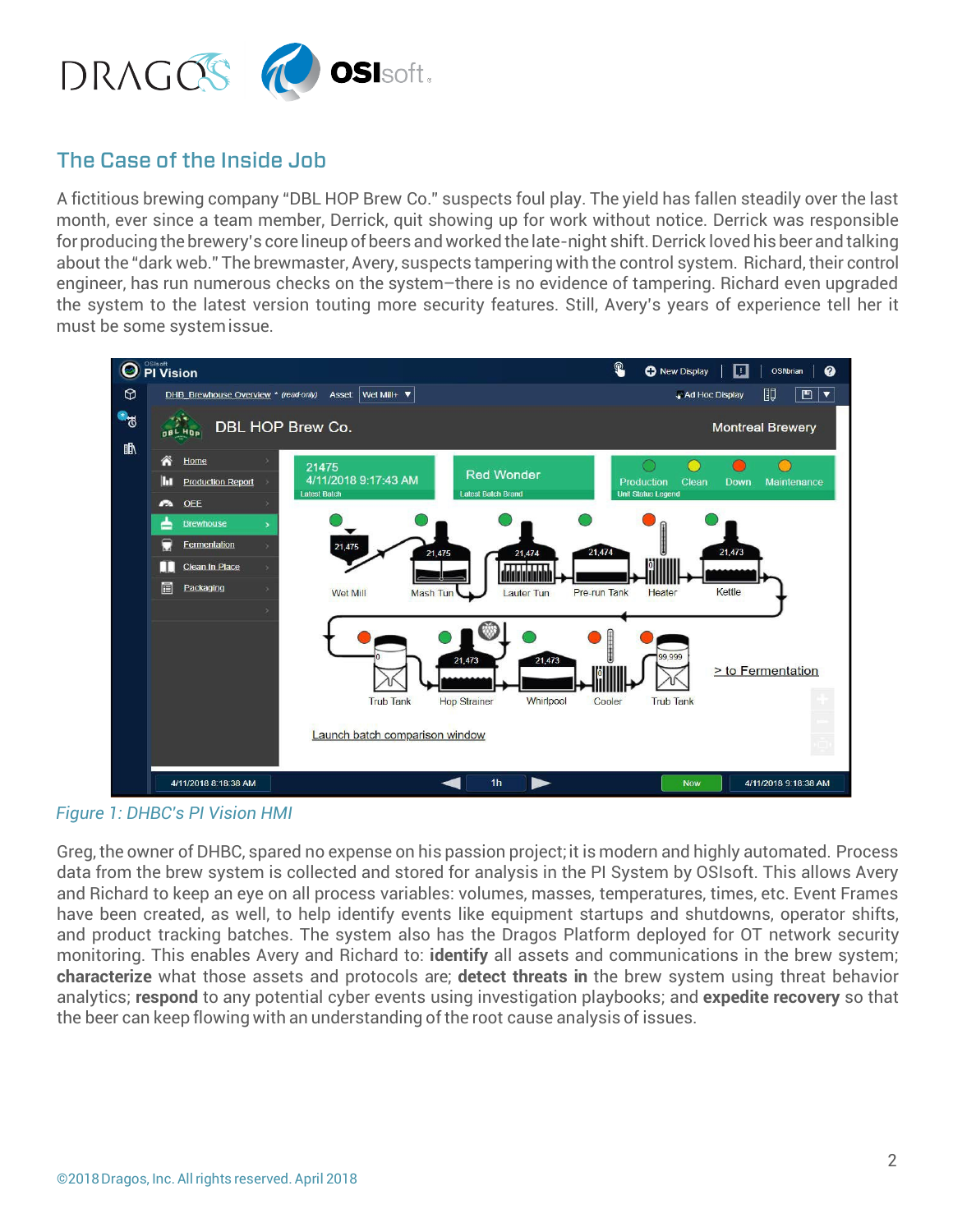

# Investigation

Avery tasks Richard with investigating the decrease in yield. He starts off with the following hypothesis: "an insider utilized control system features to negatively impact the beer production."

The first step in Richard's investigation is to verify if any weird internet traffic is seen to and from the brew system. The notification manager shows that there are not any new threat behavior analytic detections relating to external threats. Threat behavior analytics only occur when known attack tradecraft and methods have been observed by the Dragos Platform, which helps him understand the impact was not likely caused by an external source. Richard reviews the interactive map baselining features and quickly identifies what the pattern of normal operations lookslike.



*Figure 2: Dragos Platform Interactive Map*

The remote communications before the decrease in yield are almost identical to the current, except for a few late-night web requests to brewing forums from the main brew system HMI computer. Derrick had been looking up some advice on fixing a problem with the grain ratios, unbeknownst to Avery. While this is slightly out of the ordinary, it doesn't seem like this web browsing activity was malicious or impacted operations directly. Richard concludes there aren't any glaring indicators of compromise while looking at remote communications and moves on with his investigation. The problem appears to be internal to the brew system.

Next, Richard looks at the host logs generated by the HMI. The Dragos Platform allows him to parse through the Windows logs, looking at the night in question. Feeling a bit rusty on Windows logs investigation, Richard loads up the relevant playbook. This playbook guides him through the high-level steps required for diving deep into the logs. He can clearly see that Derrick authenticated to the host and that he loaded up the HMI application. Through the playbook, he can also correlate these host logs with the previously observed remote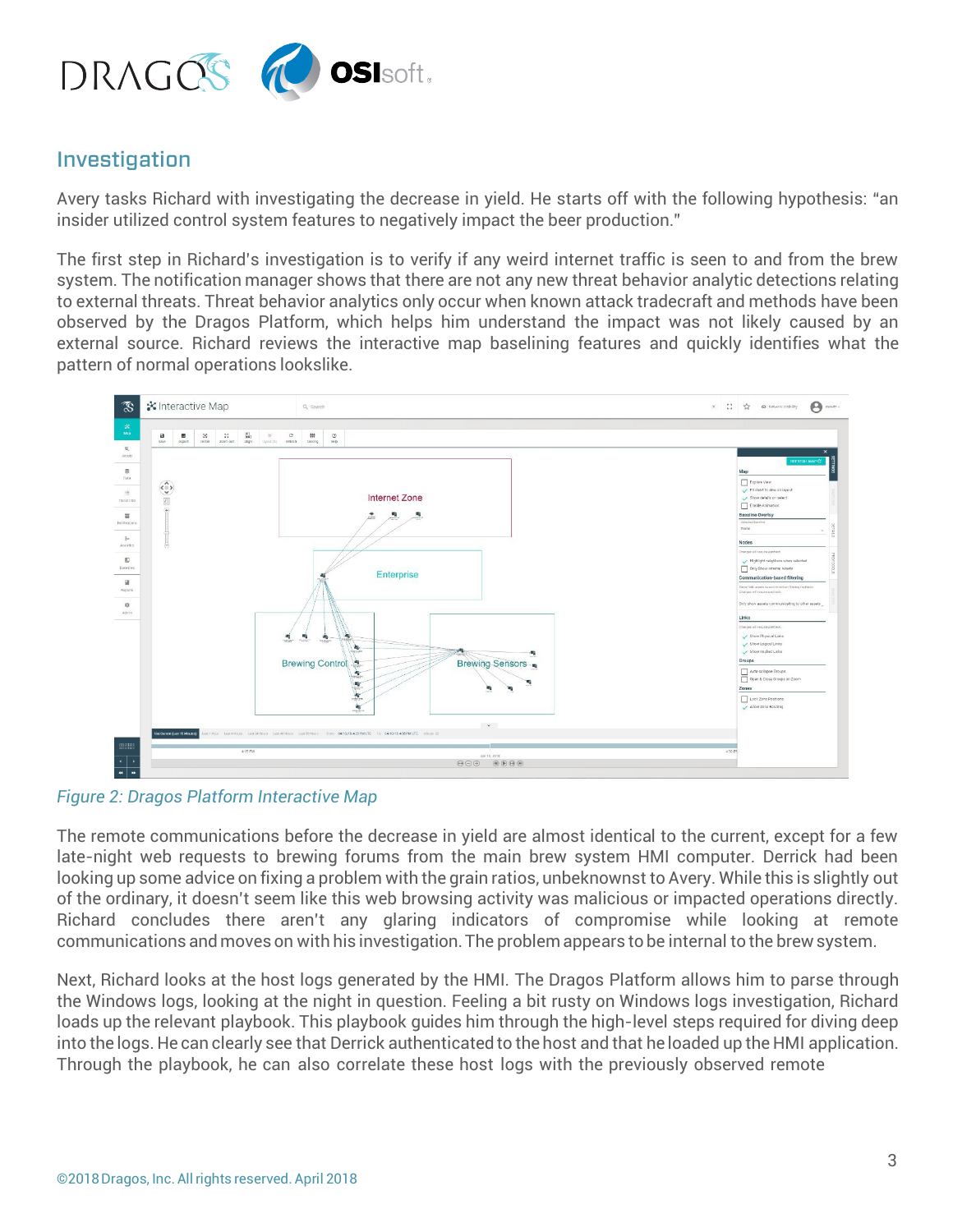

communications. No malicious processes appear to be running; however, he does find that Derrick installed a chat program that same night. Richard does not think this finding is relevant to his investigation and moves on.

Richard decides to look at the OT network activity on the Dragos Platform. He first loads a QFD centered around OT protocol communications to and from the HMI. He also tightens up his scope around the night shift. Traffic looks relatively normal as commands are being sent from the HMI to the various pieces of brewing equipment: load the grain mill, start the grain mill, stop the grain mill, transfer grist to mash tun, fill with boiling water, etc. However, traffic starts to look unusually light on the day Derrick allegedly walked off the job. It looks like one of the last commands issued was to load the grain mill—not a normal stopping point for theprocess.



DHBC has a few motion-activated security cameras around the brewhouse. While in the Dragos Platform, Richard loads the investigation playbook that guides him through analyzing traffic generated by those cameras. The first step points him to the QFD where he can see several activity spikes which look normal and consistent with people walking around the brewery; however, he notes a sharp drop off around 10:00 pm. The next steps of the playbook lead him to confirm this by cross-referencing the footage in their security closet. Derrick can be seen checking in and starting his shift at 6:00 PM. Avery is also there, later than usual, filling in paperwork. Around 8:00 pm, Avery meets Derrick in the brewhouse, they have a beer together, and she leaves for the night. Richard fast-forwards through the footage until around 10:00 PM and confirms there are no more recordings.

As there is a clear impact to operations, Richard decides to look for ground truth: what does the process data look like before, during, and after Derrick walking off? Thankfully, the PI system is integrated with the Dragos Platform. This makes it easier for Richard to investigate, and he loads up a QFD used to search PI for the very last setpoint change on the day in question. Richard also notices through the notification manager that a threat behavior analytic fired on the night of the event, due to a sharp change in the process data preceded by abnormal network communications between the HMI and the grain mill. Having previously ruled out external communications, this is indicative of Richard's initial theory: an insider impacted operations. Richard now has a better estimate of time 0: 10:05 PM.

Richard compares batches before and after time 0. Using the PI data, he loads the historical data for the first few batches before and after and generates an average for volume, temperature, mass, original gravity, and final gravity data points. He then starts plotting out this data, and the trend shows a subtle but persistent change in batches. Not only that, the expected alcohol by volume for the batches is always low. Upon performing some mass balance analytics, Richard uncovers a problem in the amount of grain added to each batch. The grain weigh hopper isn't measuring the expected amount of grain.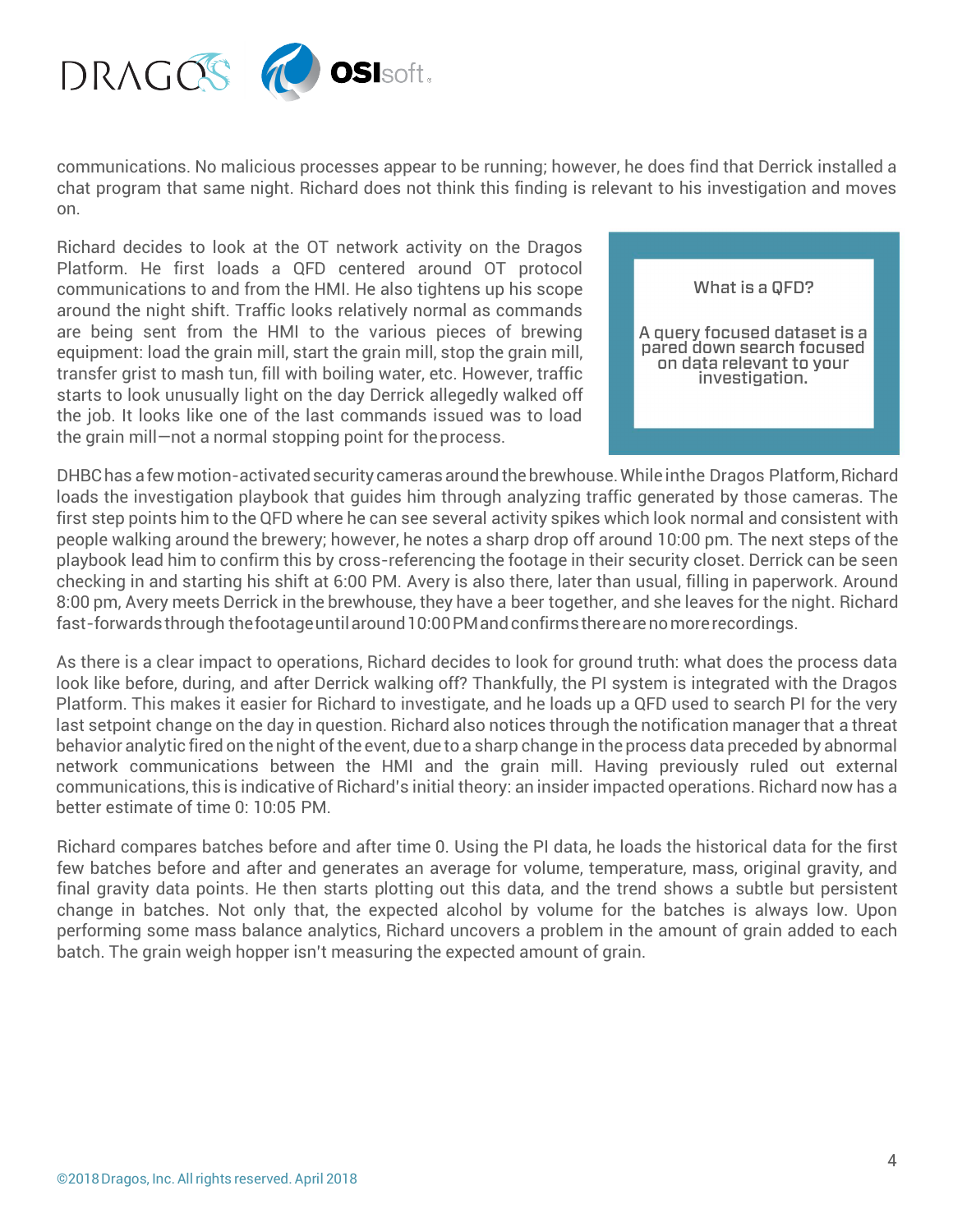

| <sup>O</sup> PI Vision<br>€<br>O New Display             0Silbrian   @ |                                                                                                                                                                                                                                                                  |                                                                                                                                                                                                                                                                                                                                                                                                    | O PI Vision                                                                                                                                                                                                                                                                                                                                                                                                                  | S.                          |
|------------------------------------------------------------------------|------------------------------------------------------------------------------------------------------------------------------------------------------------------------------------------------------------------------------------------------------------------|----------------------------------------------------------------------------------------------------------------------------------------------------------------------------------------------------------------------------------------------------------------------------------------------------------------------------------------------------------------------------------------------------|------------------------------------------------------------------------------------------------------------------------------------------------------------------------------------------------------------------------------------------------------------------------------------------------------------------------------------------------------------------------------------------------------------------------------|-----------------------------|
| 0                                                                      | DHB_Fermentation-Vessel * (read-only) Asset: Fermentor 11 \                                                                                                                                                                                                      | ₩<br>P<br>Md Hoc Display                                                                                                                                                                                                                                                                                                                                                                           | $\circ$<br>Events<br>DHB Fermentation-Batch Comparison * (read-only)                                                                                                                                                                                                                                                                                                                                                         | $\boxed{m}$                 |
| $\bullet$<br>⊪                                                         | <b>OBL HOP</b><br>DBL HOP Brew Co.                                                                                                                                                                                                                               | Fermentor 11<br><b>Montreal Brewery</b>                                                                                                                                                                                                                                                                                                                                                            | End ADF $(\%) \times$<br>Automatically refresh the list<br>問.<br>* Pinned<br>$-90$                                                                                                                                                                                                                                                                                                                                           |                             |
|                                                                        | <b>谷</b> Home<br><b>Back</b><br><b>Ready to Transfer</b><br><b>II</b> Production Report<br>3/10/2018 10:23:35 AM<br><b>Status</b><br>A OEE<br><b>Brewhouse</b><br>activities.<br>Fermentation<br>0 F<br>Clean In Place<br>$\bigoplus$<br><b>Packaging</b><br>0 F | 8.43%<br><b>Availability</b><br>Orion<br>Performance: 100.00 %<br>89.86%<br>Ouality<br>OEE (last 24h) 7.5747 %<br>Brand<br><b>Description</b><br>Value Units<br><b>Asset Volume</b><br>198.89 661<br>Vessel Pressure Process Value<br>$0$ $051$<br>Calo Falled 'P<br>The specific organy of the vessel in plato<br>The specific gravity of the vessel in plato at the end of filing Calo Pailed "P | Batch FV33 (Kerberos) ><br>Search Results<br>Batch_FV35 (Kerberos) ><br>Batch FV14 (Kerberos) ><br>$-50$<br>A Batch_FV13 (Kerberos) ><br>V Batch_FV32 (Kerberos) ><br>$+30$<br>O Batch_FV13 (Kerberos) ><br>$-20$<br>$-10$<br>C Edit Search Criteria<br>l o<br>24<br>14                                                                                                                                                      | 120<br>10d<br>11d<br>$\sim$ |
|                                                                        | 30.081 °F<br>= Down/Available<br>$=$ Production<br><b>Launch Batch Comparison Window</b><br><b>Check Downtime Events</b><br>31d<br>2/8/2018 8:22:12 AM                                                                                                           | Apparent Degree of Fermentation (ADF)<br>$00 -$<br>0.67179<br><b>CE Prodution</b><br>0.67914<br>Target ADF<br>0.666<br>3/11/2018 9:22:12 AM<br><b>Now</b>                                                                                                                                                                                                                                          | <b>Attributes</b><br>- W Batch_FV32 (Kerberos)<br><b>Statistics</b><br>Filing<br><b>E ADF</b> Deviation A<br>Fermentation<br>Free Rise<br>ADF Deviation Absolute<br><b>Diacetyl Rest</b><br>目 End ADF: 61.894 %<br>Cooling<br>End Plato: 5.6 °P<br>Fill Plato: 14.696 °P<br>+ + Batch_FV35 (Kerberos)<br><b>Temperatures</b><br>+ X Batch_FV32 (Kerberos)<br><b>E Bottom Temperature: 30.0.</b><br>+ I Batch_FV35 (Kerberos) | Maturation                  |

#### *Figure 3: Batch Comparison*

This leads Richard to perform calibration of the grain weigh hopper. He feeds a full bag of grain in the hopper, which should read 55 lbs. Unfortunately, it shows roughly one average adult's weight overthe expected reading. Fearing the worst, Richard grabs his flashlight and inspects the hopper, uncovering the tragic events that happened the night Derrick disappeared.